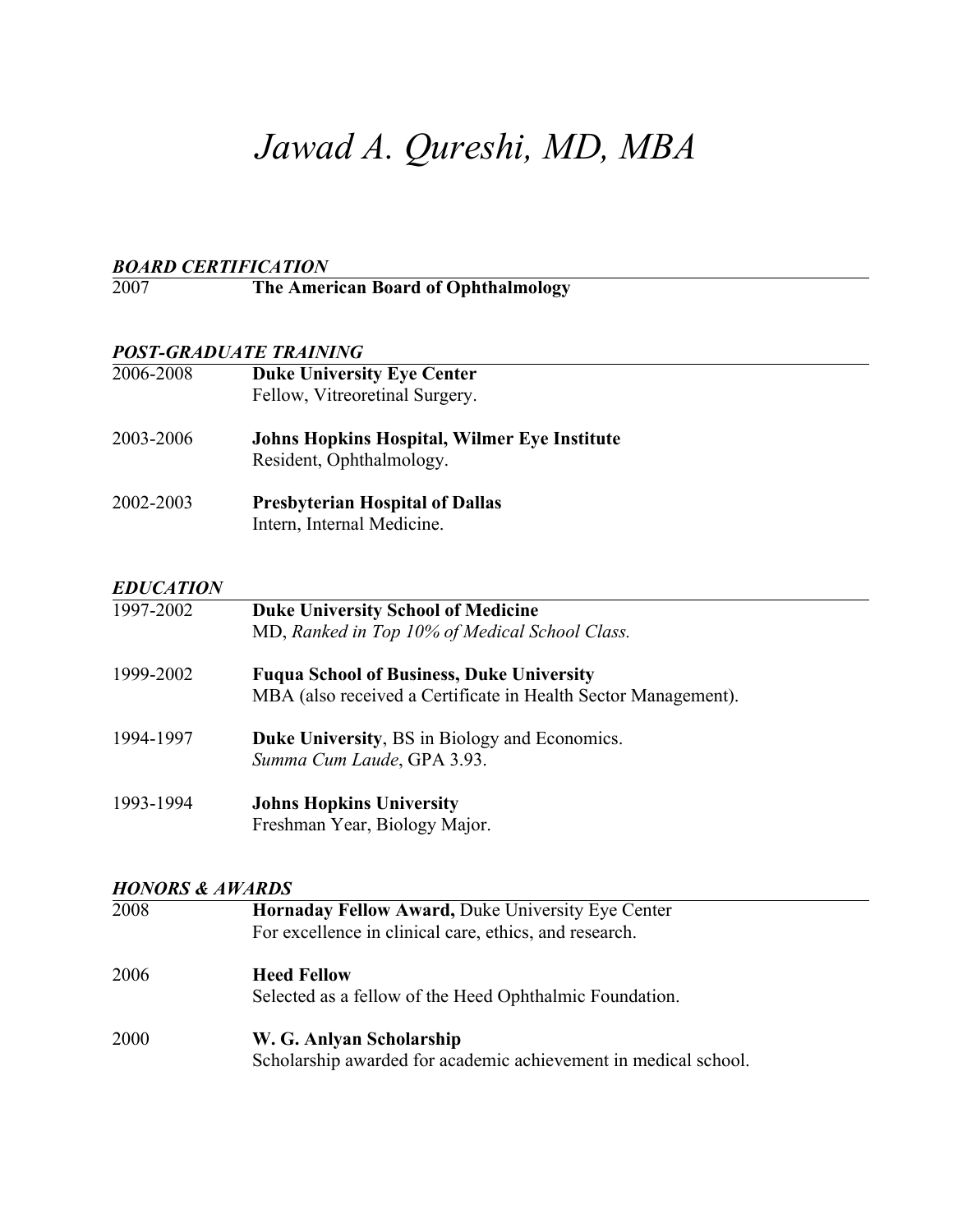| 1997      | <b>Phi Beta Kappa Honor Society</b>                                                |
|-----------|------------------------------------------------------------------------------------|
| 1997      | Member of Committee Awarding the Dean's Award for Excellence in<br><b>Teaching</b> |
| 1995      | <b>Golden Key National Honor Society</b>                                           |
| 1993-1997 | <b>Dean's List (with Distinction)</b>                                              |

## *PUBLICATIONS*

Chong DY, Anand R, Williams PD, **Qureshi JA,** Callanan DG. Characterization of sterile intraocular inflammatory responses after intravitreal bevacizumab injection. Retina 30(9):1432-40. Oct 2010.

**Qureshi JA,** Ansari H, Jun AS. Dystrophies of the corneal epithelium, bowman layer, and stroma. Contemporary Ophthalmology 4(13):1-12.

**Qureshi JA**, Finkelstein D, Fekrat S. Macular Edema Associated with Vascular Occlusion. Chapter in *Macular Surgery*. Quiroz-Mercado H, Tano Y, Mieler WF, Alfaro DV, Liggett PE, Kerrison JB, editors. Philadelphia: Lippincott Williams & Wilkins, 2008. In Press.

**Qureshi, JA,** Fekrat S. Vascular Diseases. Chapter in *Retina Atlas: A Global Perspective*. Saxena S editor. Jaypee, 2007. In Press.

#### *PRESENTATIONS*

| May 2010  | "Ocular Trauma." Presbyterian Hospital of Dallas Symposium.                                                                                                               |
|-----------|---------------------------------------------------------------------------------------------------------------------------------------------------------------------------|
| May 2009  | "To Buckle or Not to Buckle." Presbyterian Hospital of Dallas Symposium.                                                                                                  |
| May 2007  | "Documentation of Initial Evaluation for Diabetic Retinopathy Among<br><b>Ophthalmologists: A Comparison to the AAO Summary Benchmarks."</b><br>ARVO. Ft. Lauderdale, FL. |
| Apr. 2005 | "Teleophthalmologic Screening for Diabetic Retinopathy: Is it worth it?"<br>Wilmer Residency Association Annual Meeting. Johns Hopkins Hospital.<br>Baltimore, MD.        |
| Apr. 2004 | "Cost-Benefit Analysis of Cataract Surgery in the U.S and Abroad."<br>Wilmer Residency Association Annual Meeting. Johns Hopkins Hospital.<br>Baltimore, MD.              |